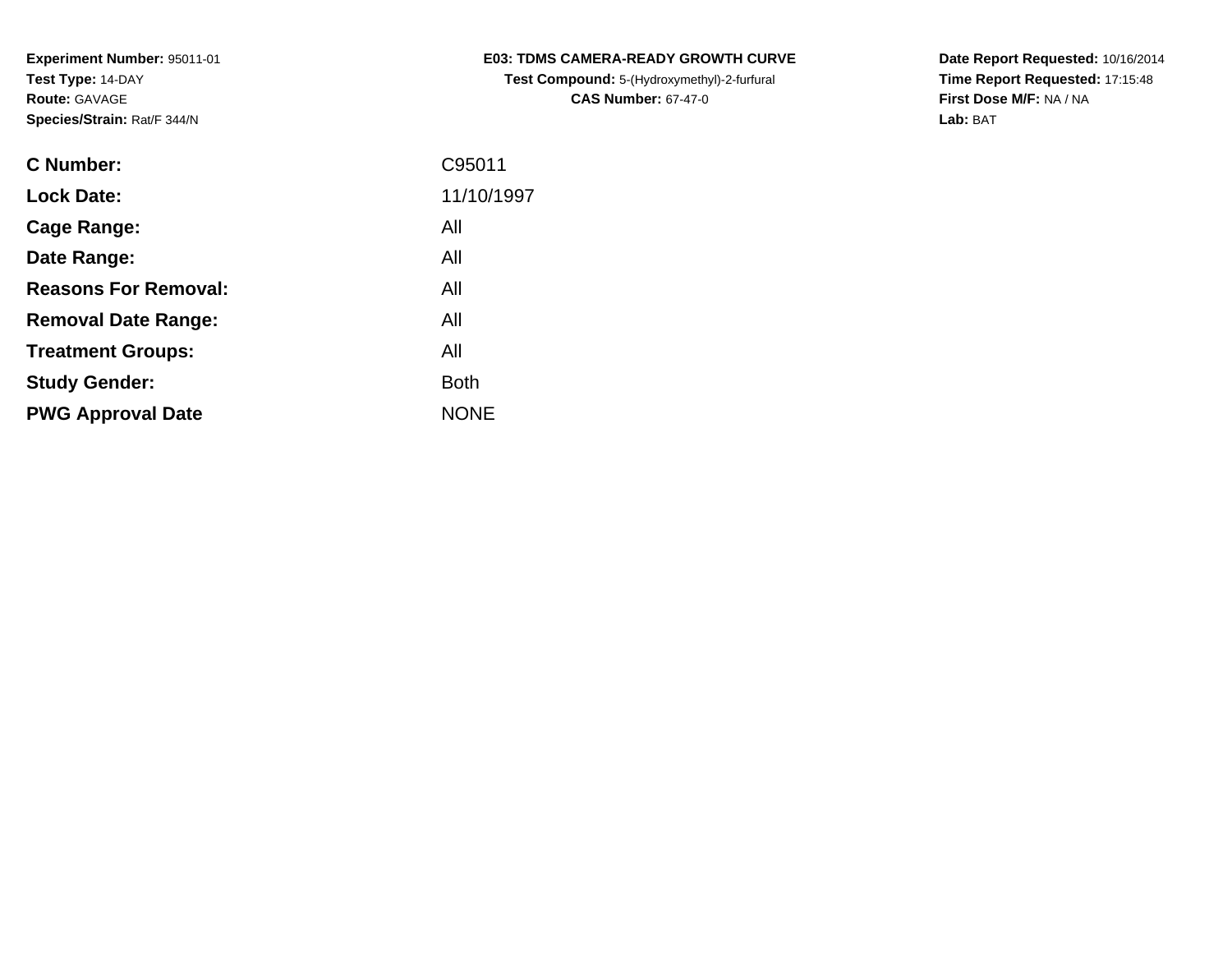### **E03: TDMS CAMERA-READY GROWTH CURVE**

**Test Compound:** 5-(Hydroxymethyl)-2-furfural **CAS Number:** 67-47-0

**Time Report Requested:** 17:15:48**First Dose M/F:** NA / NA**Lab:** BAT

**Date Report Requested:** 10/16/2014

# **MALE**



Page 2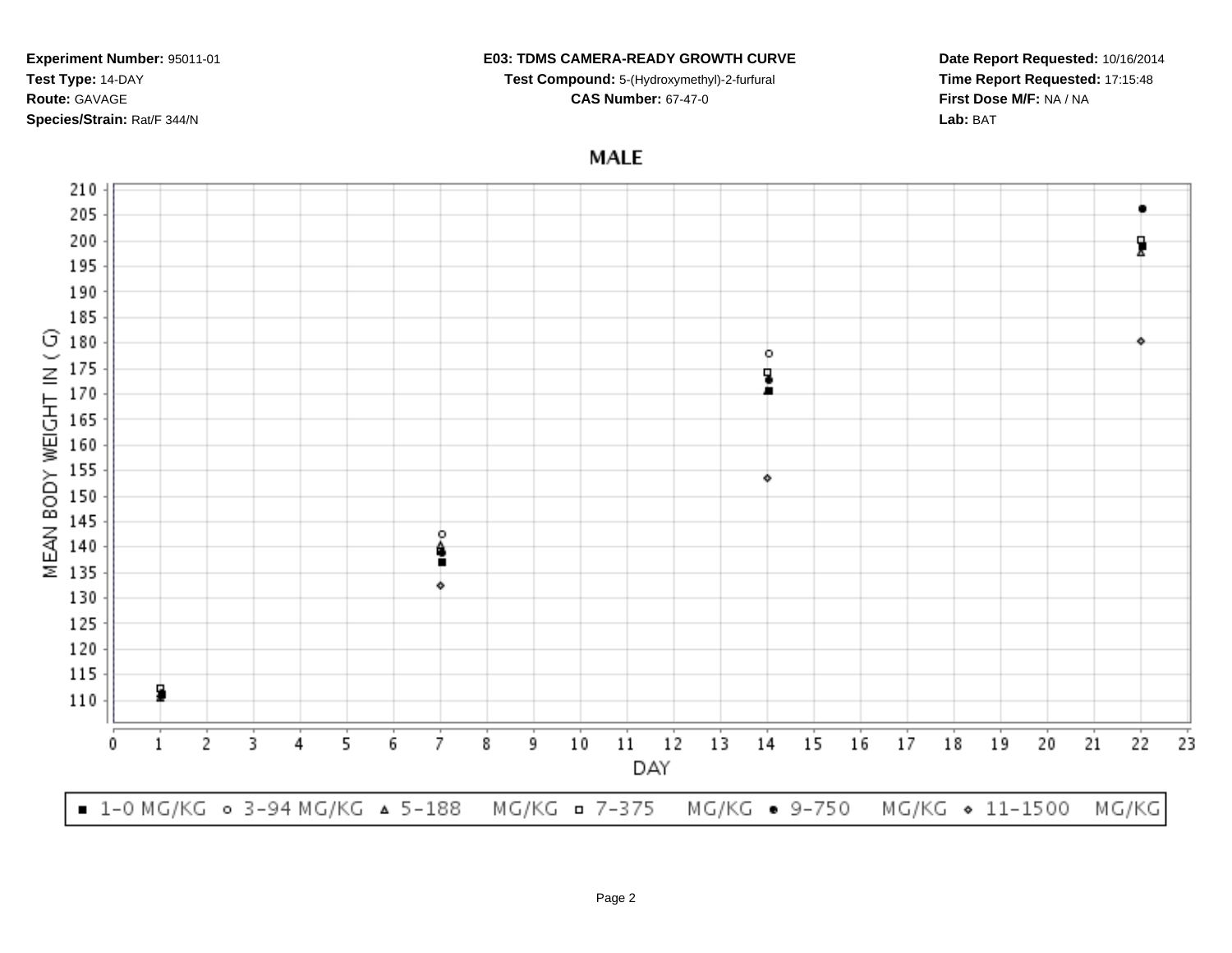# **E03: TDMS CAMERA-READY GROWTH CURVE**

**Test Compound:** 5-(Hydroxymethyl)-2-furfural **CAS Number:** 67-47-0

\*\*\*END OF MALE DATA\*\*\*

**Date Report Requested:** 10/16/2014**Time Report Requested:** 17:15:48**First Dose M/F:** NA / NA**Lab:** BAT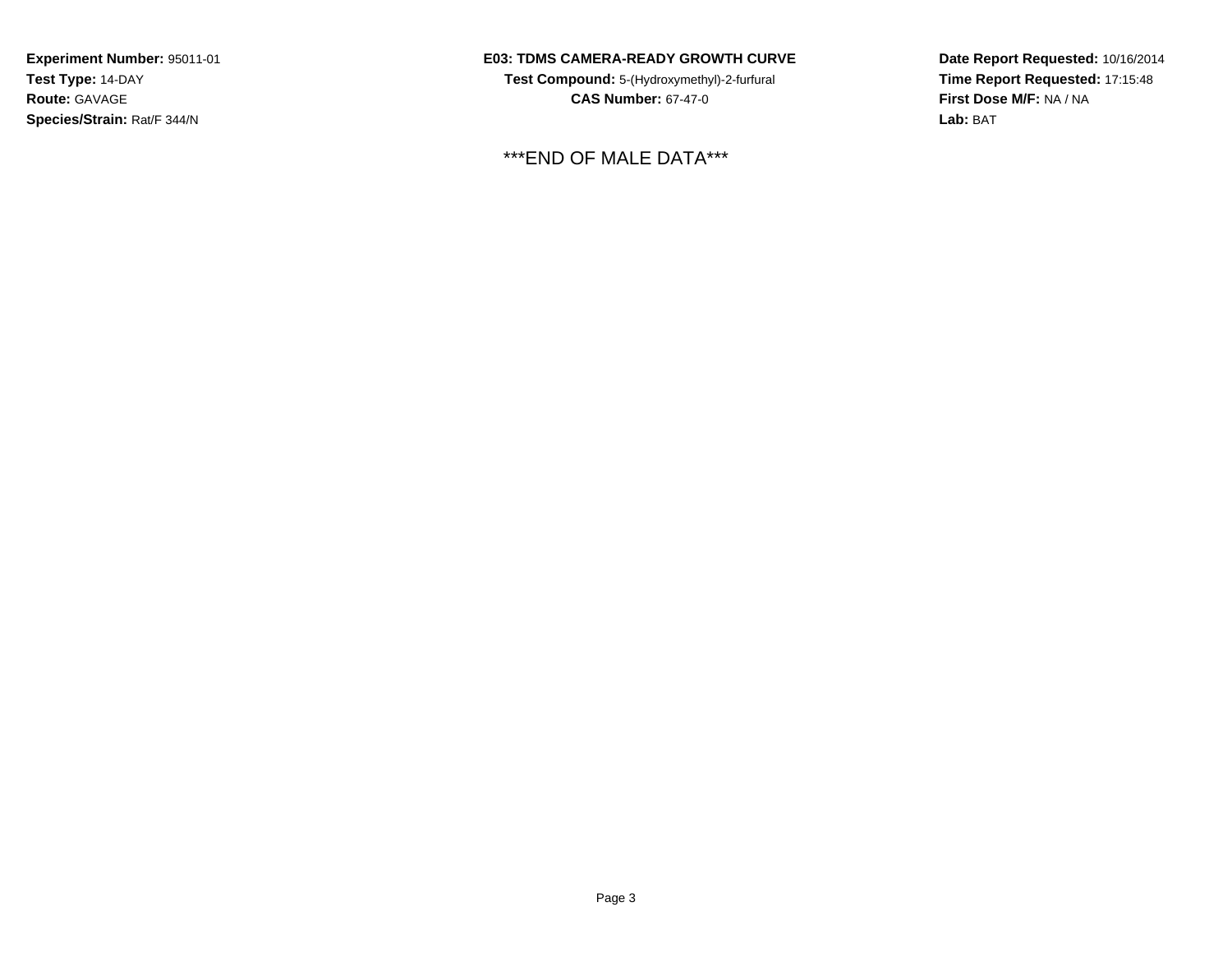### **E03: TDMS CAMERA-READY GROWTH CURVE**

**Test Compound:** 5-(Hydroxymethyl)-2-furfural **CAS Number:** 67-47-0

**Date Report Requested:** 10/16/2014**Time Report Requested:** 17:15:48**First Dose M/F:** NA / NA**Lab:** BAT



**FEMALE**